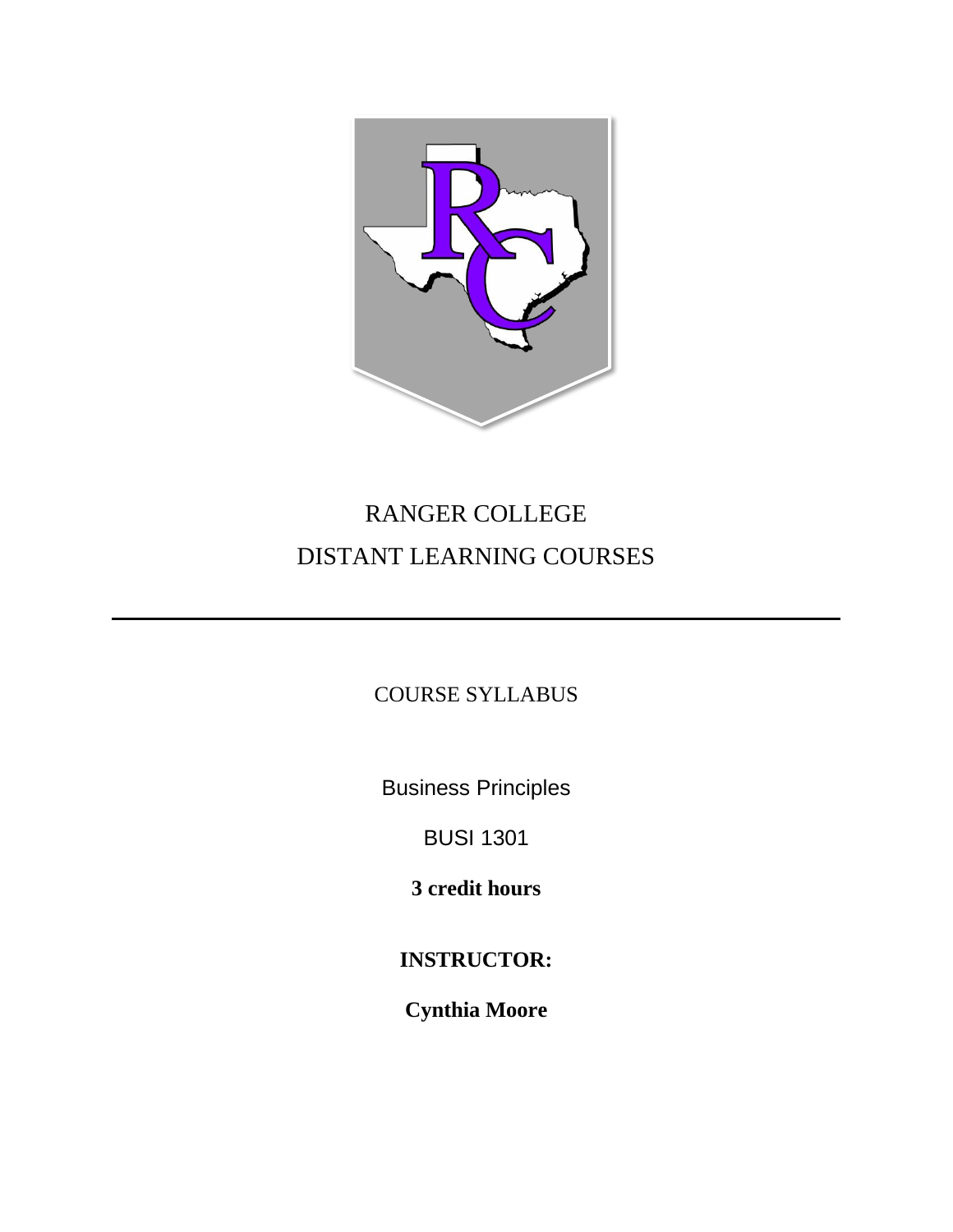INSTRUCTOR: Cynthia Moore EMAIL: [cmoore@rangercollege.edu](mailto:cmoore@rangercollege.edu) OFFICE: NA (Online Course) PHONE: NA VIRTUAL OFFICE HOURS: By email or Zoom Appointment

## **I. Texas Core Curriculum Statement of Purpose**

**Through the Texas Core Curriculum, students will gain a foundation of knowledge of human cultures and the physical and natural world, develop principles of personal and social responsibility for living in a diverse world, and advance intellectual and practical skills that are essential for all learning.** 

## **II. Course Description**

**This course provides a survey of economic systems, forms of business ownership, and considerations for running a business. Students will learn various aspects of business, management, and leadership functions; organizational considerations; and decisionmaking processes. Financial topics are introduced, including accounting, money and banking, and securities markets. Also included are discussions of business challenges in the legal and regulatory environment, business ethics, social responsibility, and international business. Emphasized is the dynamic role of business in everyday life.** 

**III. Required Background or Prerequisite** 

**There are no prerequisites for this course, but a strong ability to read and a desire to learn about the different aspects of business will prove helpful.** 

**IV. Required Textbook and Course Materials** 

**Lumen Learning: Introduction to Business (E-Text) online course.**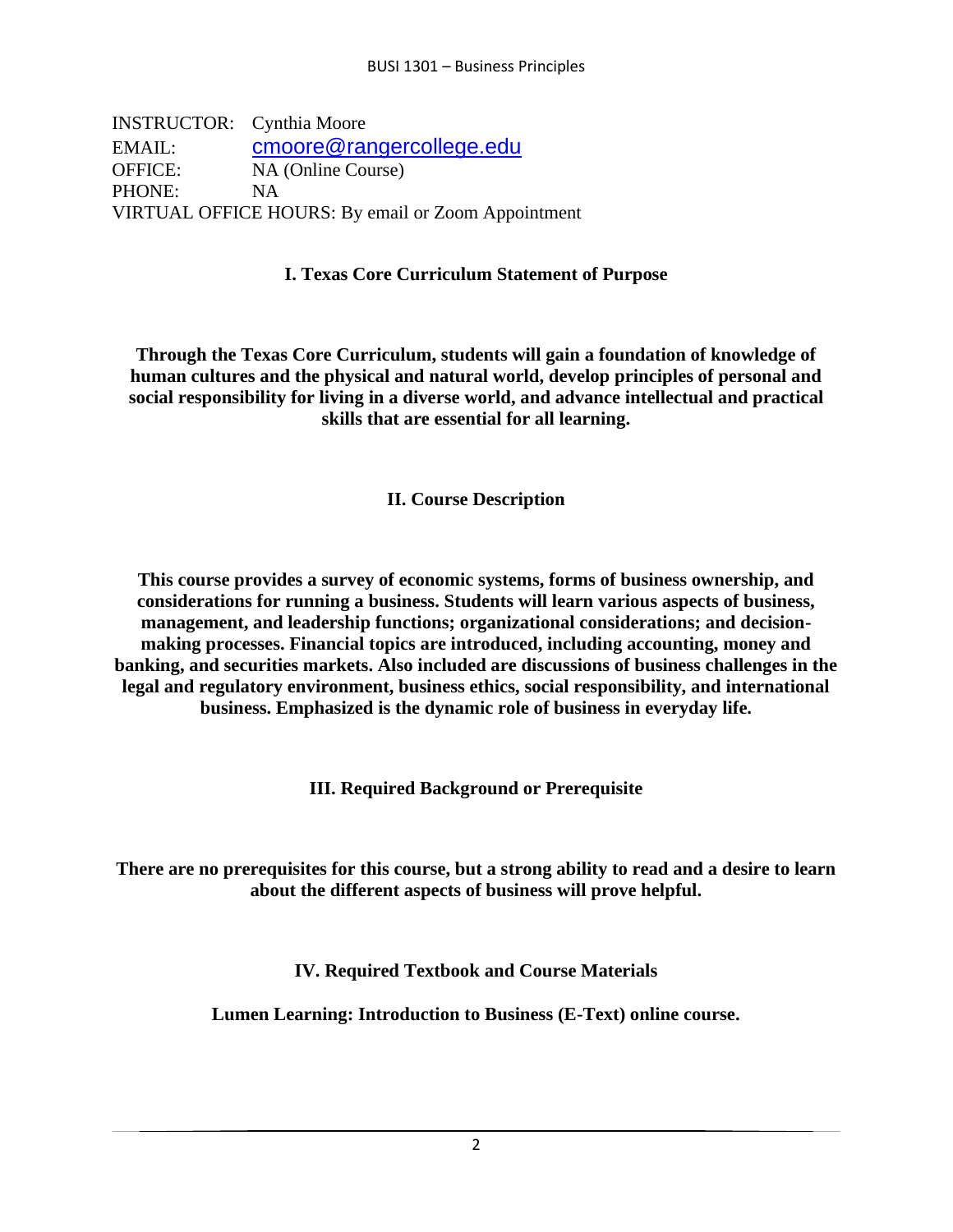#### **V. Course Purpose**

**The purpose of this course is to provide a basic understanding of how business works and the impact it has on your daily life.** 

#### **VI. Learning Outcomes**

**Identify major business functions of accounting, finance, information systems, management, and marketing.** 

**Describe the relationships of social responsibility, ethics, and law in business.** 

**Explain forms of ownership, including their advantages and disadvantages.** 

**Identify and explain the domestic and international considerations for today's business environment: social, economic, legal, ethical, technological, competitive, and international.** 

**Identify and explain the role and effect of government on business.**

**Describe the importance and effects of ethical practices in business and be able to analyze business situations to identify ethical dilemmas and ethical lapses.**

**Describe basic financial statements and show how they reflect the activity and financial condition of a business.** 

**Explain the banking and financial systems, including the securities markets, business financing, and basic concepts of accounting.** 

**Explain integrity, ethics, and social responsibility as they relate to leadership and management.** 

**Explain the nature and functions of management.** 

**Identify strengths, weaknesses, opportunities, and threats of information technology for businesses.**

## **VII. Core Objectives**

This course meets the following of the six Core Objectives established by Texas:

- ☐ **Critical Thinking Skills (CT) –** Creative thinking, innovation, inquiry, and analysis; evaluation and synthesis of information
- ☐ **Communication Skills (COM) –** effective development, interpretation and expression of ideas through written, oral, and visual communication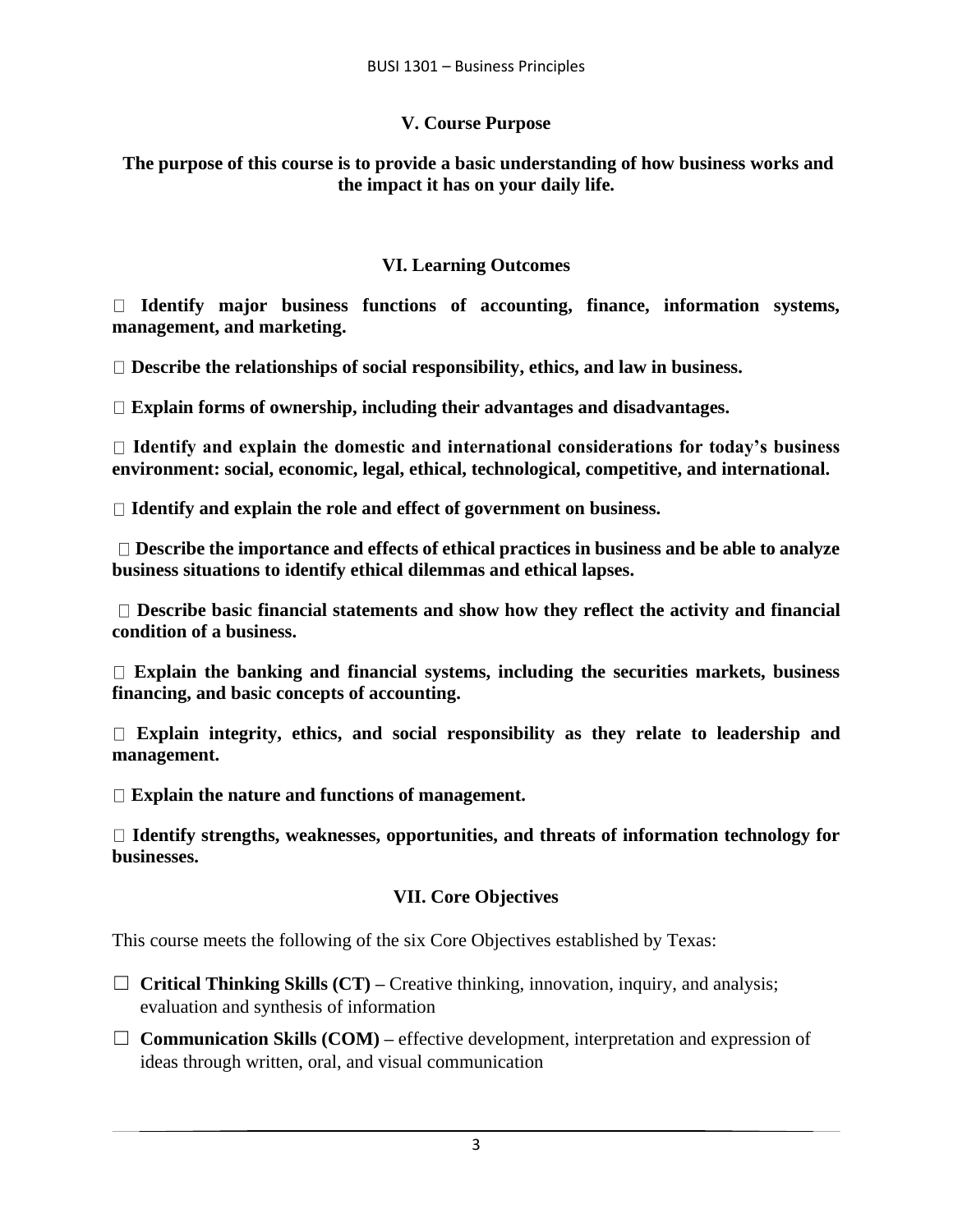- ☐ **Empirical and Quantitative Skills (EQS) –** The manipulation and analysis of numerical data or observable facts resulting in informed conclusions
- $\Box$  **Teamwork (TW)** The ability to consider different points of view and to work effectively with others to support a shared purpose or goal
- ☐ **Social Responsibility (SR) –** Intercultural competence, knowledge of civic responsibility, and the ability to engage effectively in regional, national, and global communities
- ☐ **Personal Responsibility (PR) –** The ability to connect choices, actions, and consequences to ethical decision-making

## **VIII. Methods of Instruction**

This is a multimedia class, and as such it may include assigned readings, discussions, assignments, and quizzes.

#### **IX. Methods of Assessment**

The course grade will be computed as follows:

| Study Plan 17@5 points each     | 85 Points   |
|---------------------------------|-------------|
| Discussions 17 @ 20 points each | 340 Points  |
| Assignments 17@100 points each  | 1700 Points |
| Quizzes 17@20 points each       | 340 Points  |
| Mid-Term Mods 1-8               | 125 Points  |
| Final Exam - Mods 9-17          | 250 Points  |
| <b>Total Points</b>             | 2950 Points |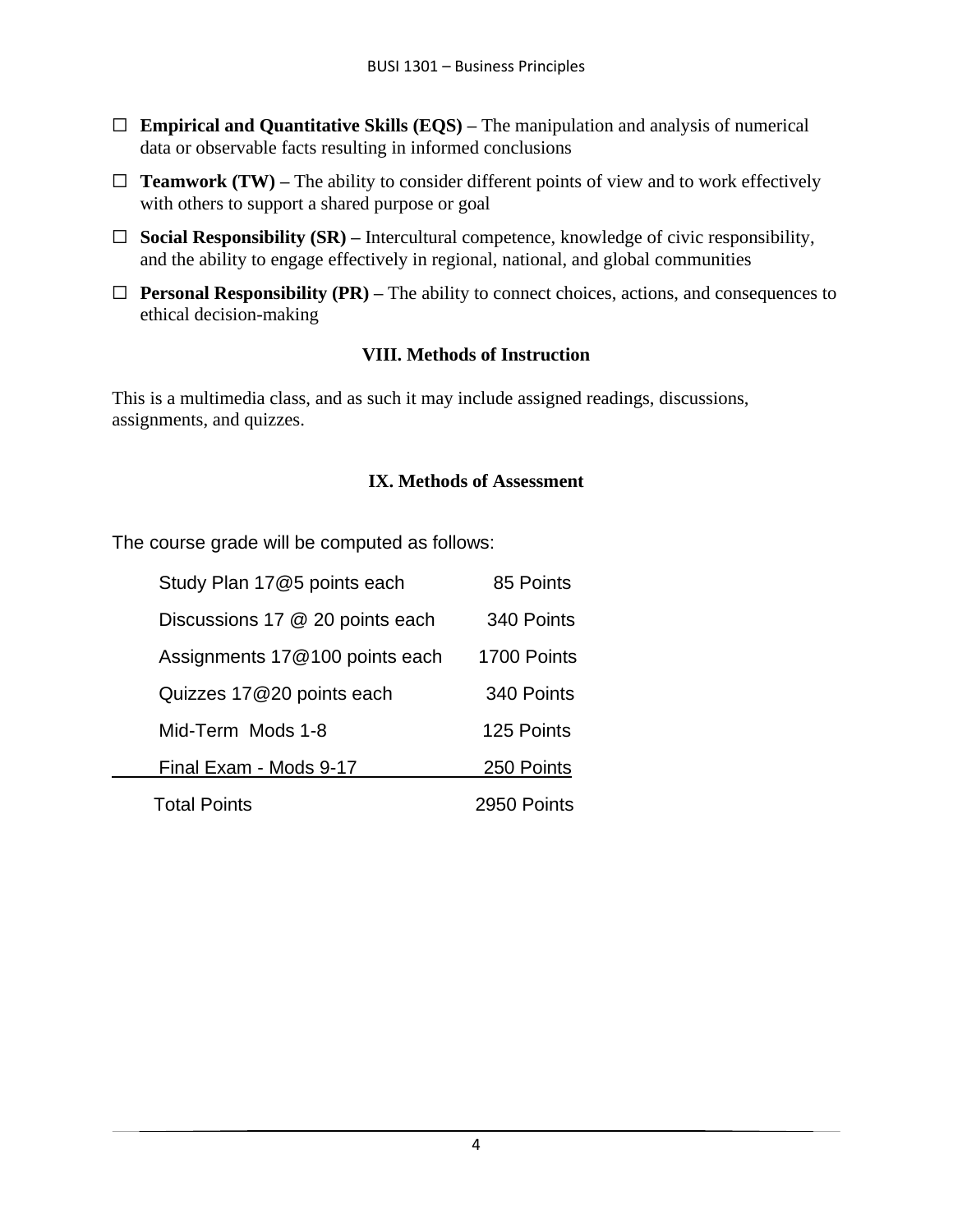Letter grades will be assigned as follows:

|                 | Points    |
|-----------------|-----------|
| A: $90 - 100\%$ | 2650-2950 |
| $B: 80 - 89\%$  | 2350-2649 |
| $C: 70 - 79\%$  | 2075-2349 |
| $D: 60 - 69%$   | 1775-2074 |
| $F:$ below 60%  | 1774-0    |

## **X. Course/Classroom Policies**

- In an online course, class participation is important.
- Class participation includes completing discussions, assignments, quizzes and exams.
- There are assigned modules to read each week.
- There are discussion questions and assignments every week. You should post an answer to the discussion board question and answer at least one person.
- There will be a mid-term exam.
- Ranger College policy requires a final exam. It will be proctored. The exam will be available at each Ranger location – Ranger, Brownwood, and Stephenville – and will be administered by the facilitator at each location. Students who do not have access to the Ranger College locations must make arrangements for the "proctored" final exam at an approved alternative location. The instructor must be provided, by email, the details regarding the arrangements for the exam (location, date and time, and name of facilitator who will administer the exam). Proctor U is also available.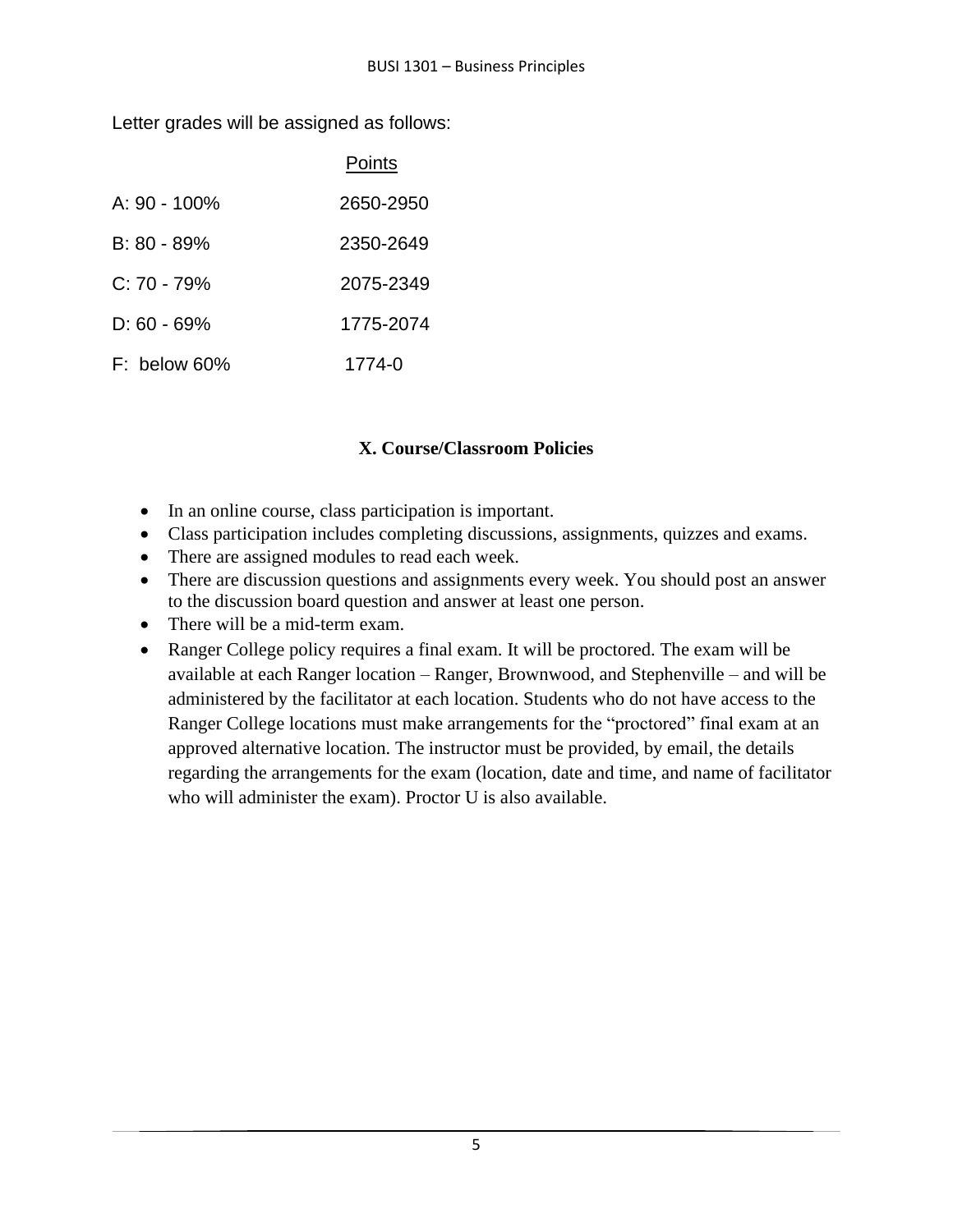|  | <b>XI. Course Outline/Schedule</b> |
|--|------------------------------------|
|  |                                    |

| Week                  | Chapter                             | Assignment                                                                                                                                |
|-----------------------|-------------------------------------|-------------------------------------------------------------------------------------------------------------------------------------------|
|                       | <b>Review Syllabus</b>              | <b>Introduction Discussion</b>                                                                                                            |
| Mod                   | <b>Role of Business</b>             | <b>Study Plan</b>                                                                                                                         |
| 1                     |                                     | <b>Discussion: The Stakeholders</b><br>of Salty Pawz                                                                                      |
|                       |                                     | Assignment: What Does a<br><b>Business Look Like?</b>                                                                                     |
|                       |                                     | Quiz 1                                                                                                                                    |
|                       | <b>Economic Environment</b>         | <b>Study Plan</b>                                                                                                                         |
| Mod<br>$\overline{2}$ |                                     | Discussion: Supply and<br>Demand at Salty Pawz                                                                                            |
|                       |                                     | Assignment: Supply and<br><b>Demand for Salty Pawz</b>                                                                                    |
|                       |                                     | Quiz 2                                                                                                                                    |
|                       | <b>Global Environment</b>           | Study Plans 3 & 4                                                                                                                         |
| Mod<br>3 & 4          | <b>Financial Markets and System</b> | <b>Discussion: Sending Salty</b><br><b>Pawz Global</b>                                                                                    |
|                       |                                     | <b>Assignment: Taking Salty</b><br>Pawz to the Global Market                                                                              |
|                       |                                     | Discussion: Why Wanda<br><b>Cares About the Federal</b><br>Reserve-or Does She?<br>Assignment: Show Wanda<br>the Money<br>Quizzes 3 and 4 |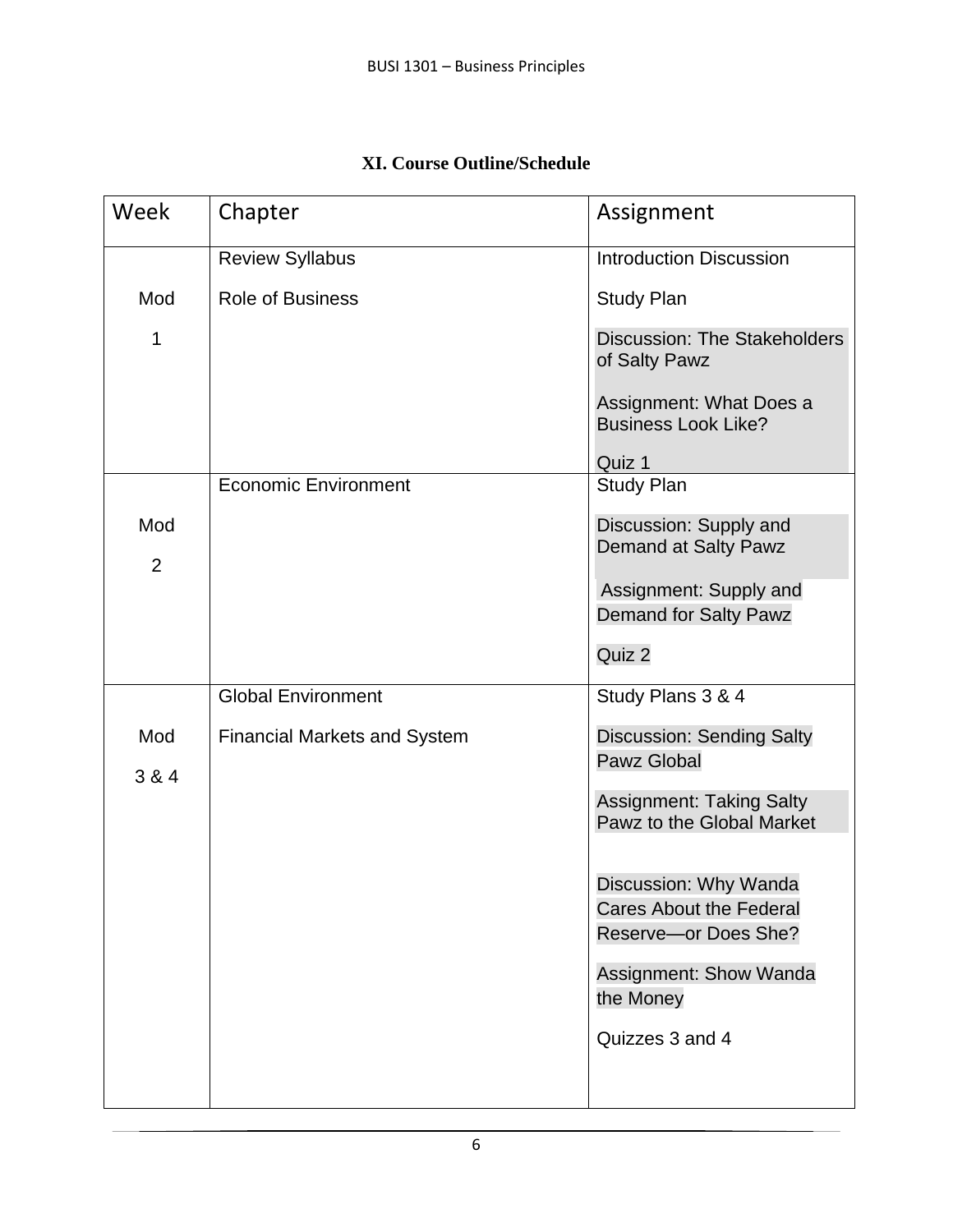| Mod<br>5     | <b>Legal Environment</b>                                             | <b>Study Plan</b><br>Discussion: They Don't Sue<br>Dog-Treat Companies, Do<br>They?<br>Assignment: Your Dog Treats<br>Made Fluffy Sick!<br>Quiz 5                                                                                                         |
|--------------|----------------------------------------------------------------------|-----------------------------------------------------------------------------------------------------------------------------------------------------------------------------------------------------------------------------------------------------------|
| Mod<br>6     | <b>Business Ethics and Corporate</b><br><b>Social Responsibility</b> | <b>Study Plan</b><br>Discussion: It's Not Stealing if<br>You Pay For It, Is It?<br>Assignment: What They Don't<br>Know Won't Hurt Me<br>Quiz 6                                                                                                            |
| Mod<br>7 & 8 | <b>Business Ownership</b><br>Entrepreneurship                        | <b>Study Plans</b><br><b>Discussion: Business</b><br><b>Structure Does Matter</b><br>Assignment: Wanda's<br><b>Business-Ownership Options</b><br>Discussion: Wanda's<br><b>Entrepreneurial Spirit</b><br>Assignment: Dear Wanda's<br>Mom<br>Quizzes 7 & 8 |
| Mod 9        | Management<br><b>Mid-Term</b>                                        | Study Plan and Quiz 9<br>How Does Wanda Manage?                                                                                                                                                                                                           |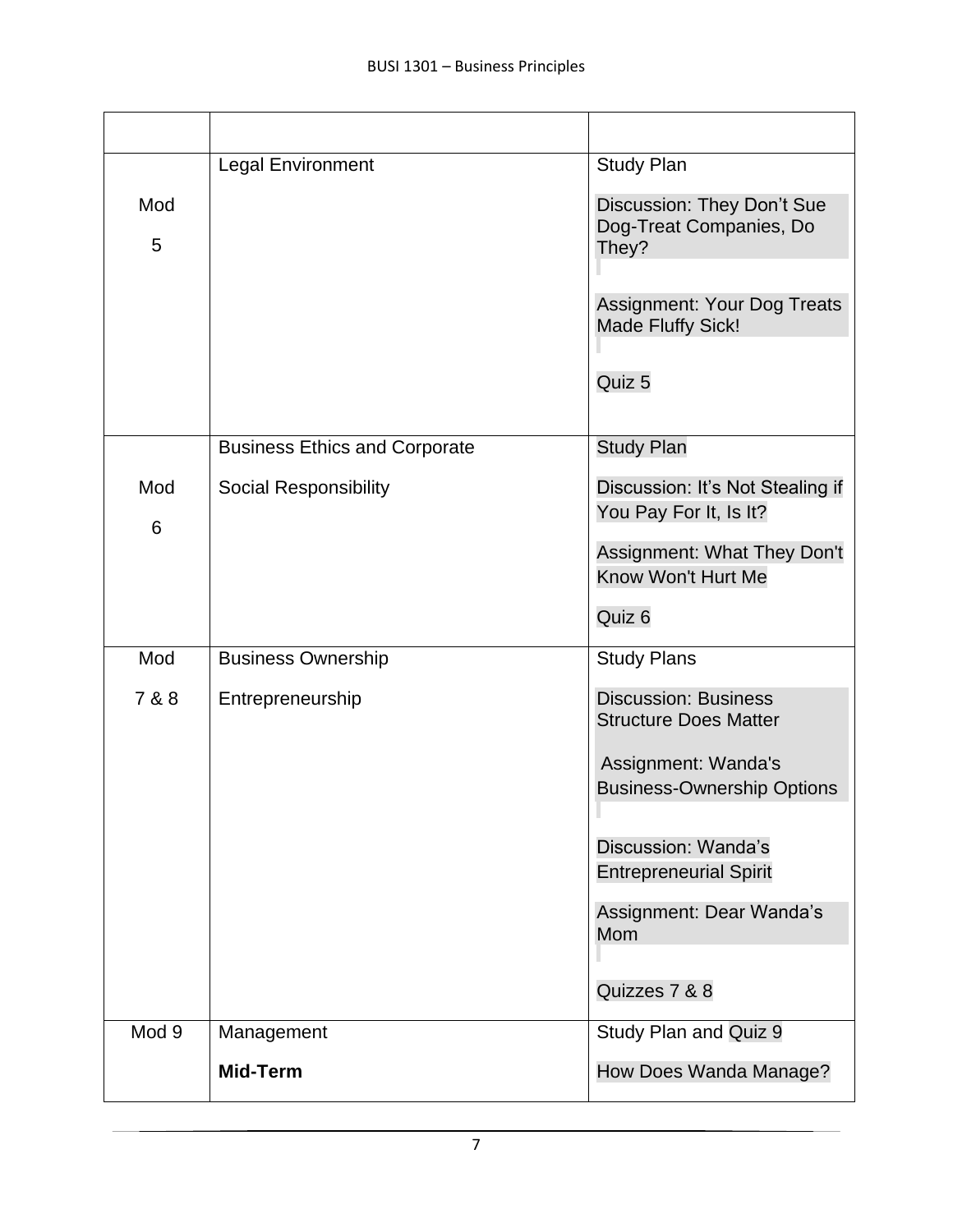|                 | <b>Modules 1-8</b>                | Assignment: One Owner,<br><b>Many Hats</b>                     |
|-----------------|-----------------------------------|----------------------------------------------------------------|
| Mod             | <b>Motivating Employees</b>       | <b>Study Plans</b>                                             |
| 10 & 11         | <b>Teamwork and Communication</b> | Discussion: Why Isn't Jamie<br>More Motivated?                 |
|                 |                                   | Assignment: Motivating with<br>Dog Treats?                     |
|                 |                                   | Discussion: What You Heard<br>Was Not What I Meant             |
|                 |                                   | Assignment: Teamwork at<br><b>Salty Pawz</b>                   |
|                 |                                   |                                                                |
|                 |                                   | <b>Quizzes 10 &amp; 11</b>                                     |
|                 |                                   |                                                                |
| Mod             | <b>Managing Processes</b>         | <b>Study Plan</b>                                              |
| 12 <sup>2</sup> |                                   | Discussion: More Than Just                                     |
|                 |                                   | <b>Baking Treats</b>                                           |
|                 |                                   | Assignment: From Kitchen<br><b>Baker to Operations Manager</b> |
|                 |                                   | Quiz 12                                                        |
| Mod             | <b>Marketing Function</b>         | Study Plan and Quiz 13                                         |
| 13              |                                   | <b>Discussion: Customer Value</b><br>Perception                |
|                 |                                   | Assignment: Customers and<br><b>Marketing at Salty Pawz</b>    |
| Mod             | <b>Marketing Mix</b>              | Study Plan and Quiz 14                                         |
| 14              |                                   | <b>Discussion: Marketing Mix</b>                               |
|                 |                                   | Assignment: The Four Ps of                                     |
|                 |                                   | <b>Gourmet Dog Treats</b>                                      |
|                 |                                   |                                                                |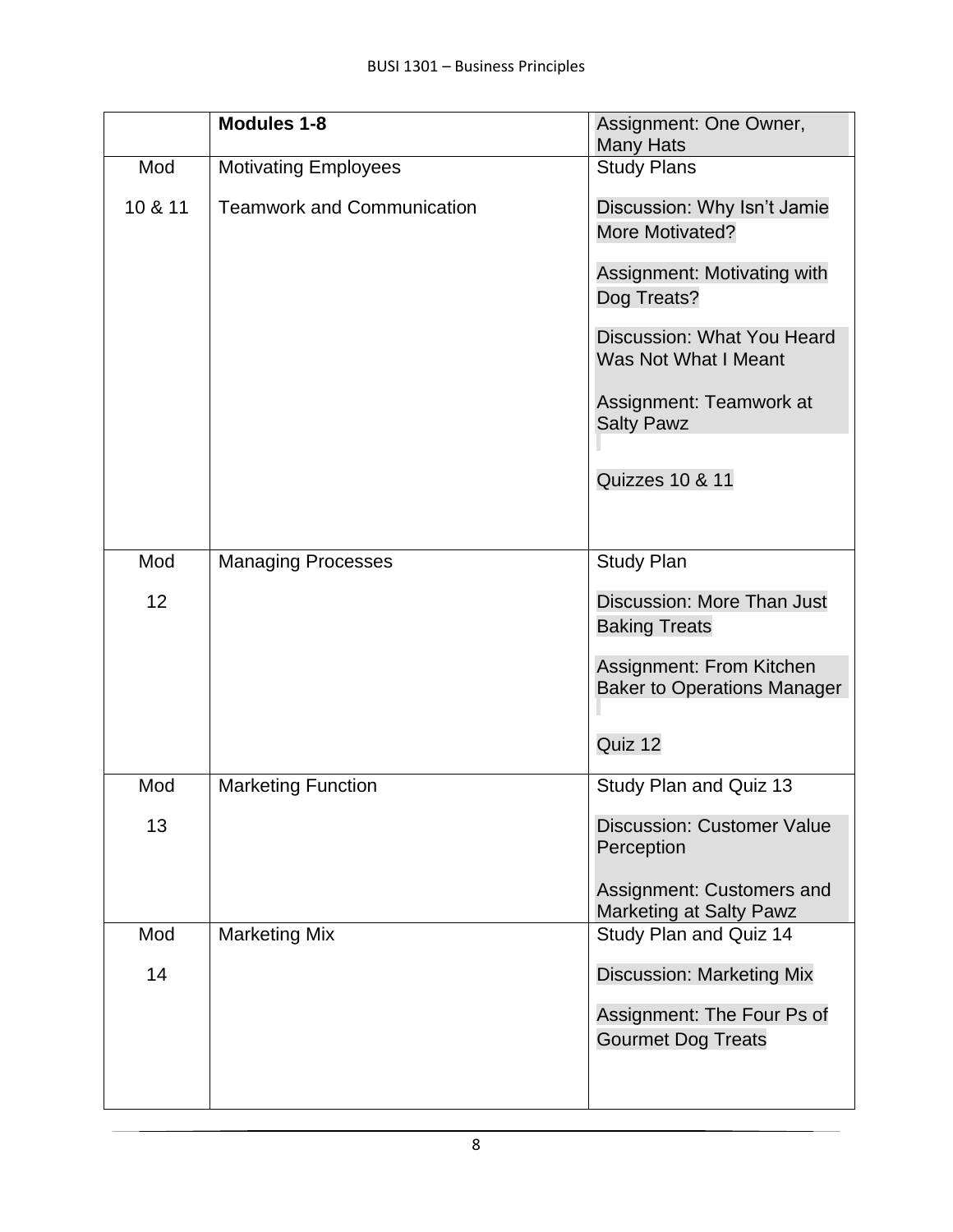| Mod<br>15 | Human Resource Management                                 | Study Plans 15<br>Discussion: People Won't<br><b>Work for Dog Treats!</b><br>Assignment: Wanda's Hiring<br>Approach, or How to Be Sued<br>in One Easy Lesson<br>Quiz 15 |
|-----------|-----------------------------------------------------------|-------------------------------------------------------------------------------------------------------------------------------------------------------------------------|
| Mod<br>16 | <b>Accounting and Finance</b>                             | Study Plans 16<br><b>Discussion: Cooking More</b><br><b>Than Dog Treats</b><br>Assignment: Bison Are Biting<br>into Wanda's Break-Even<br>Point<br>Quiz 16              |
| Mod<br>17 | Using Technology to Manage<br><b>Business Information</b> | <b>Study Plan</b><br>Discussion: Wanda on the<br>Web<br>Assignment: Policy at Salty<br>Pawz                                                                             |
| 16        | <b>Final Exam</b><br><b>Proctored</b>                     | Quiz 17                                                                                                                                                                 |